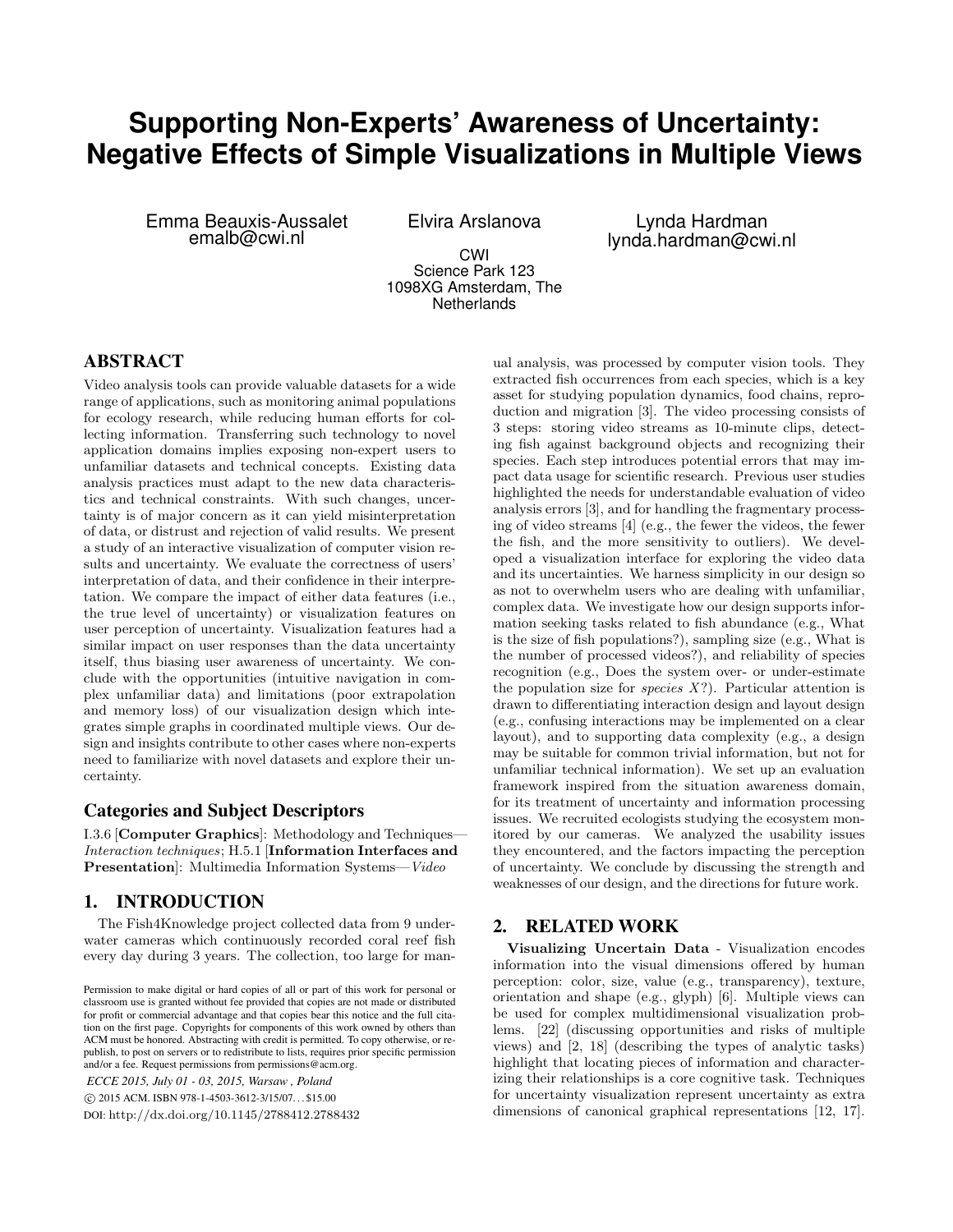| Uncertainty Factor                            | Description                                                                                                                                                                                 |                |  |  |  |  |  |
|-----------------------------------------------|---------------------------------------------------------------------------------------------------------------------------------------------------------------------------------------------|----------------|--|--|--|--|--|
| Uncertainty due to computer vision algorithms |                                                                                                                                                                                             |                |  |  |  |  |  |
| Ground-Truth Quality                          | Fish examples may be scarce, erroneous, or show odd fish appearances.                                                                                                                       |                |  |  |  |  |  |
| Fish Detection Error                          | Some fish may be undetected, and non-fish objects may be detected as fish.                                                                                                                  |                |  |  |  |  |  |
| Species Recognition Error                     | Some species may not be recognized, or confused with another.                                                                                                                               |                |  |  |  |  |  |
| Image Quality                                 | Degraded images (e.g., lighting, fuzziness) may impact computer vision errors.                                                                                                              |                |  |  |  |  |  |
| Uncertainty due to in-situ system deployment  |                                                                                                                                                                                             |                |  |  |  |  |  |
| Field of View                                 | Observed ecosystems may be heterogeneous, and over- or under-represent species.                                                                                                             | 3              |  |  |  |  |  |
| Fragmentary Processing                        | Some videos may be unprocessed, missing, or unusable (e.g., encoding errors).                                                                                                               |                |  |  |  |  |  |
| Duplicated Individuals                        | Fish swimming back and forth are repeatedly recorded. Rates of duplication vary among species behaviour<br>(e.g., sheltering in coral head).                                                | 3              |  |  |  |  |  |
| Sampling Coverage                             | The numbers of videos may not provide statistically representative datasets.                                                                                                                |                |  |  |  |  |  |
|                                               | Uncertainty due to both computer vision algorithms and deployment conditions                                                                                                                |                |  |  |  |  |  |
| Biases Emerging from Noise                    | Errors may be random (noise) or systematic (bias). Biases may emerge from a combination of factors<br>(Image Quality, Field of View, Duplicated Individuals, Computer Vision Errors).       | 3              |  |  |  |  |  |
| Uncertainty in Specific<br>Output             | Uncertainty in specific outputs may be extrapolated from errors measured in test conditions, compared to<br>the output characteristics (e.g., fewer low quality images yield fewer biases). | $\overline{2}$ |  |  |  |  |  |

Table 1: Uncertainty factors arising at each information processing steps, identified along the design stages.

Uncertainty is itself multidimensional: it is of various types and can be introduced at any information processing step [7, 20]. A major challenge is to deal with the complexity of uncertainty (e.g., propagation through information processing steps) and visualization (e.g., cluttered display), especially for non-experts. [11] highlights three main issues for non-expert users: translating questions into data attributes (e.g., selecting datasets of interest), constructing visualization (e.g., mapping data into visual templates) and interpreting the visualizations. The core strain is converting concepts of different natures: those of users' mental model, of data attributes, or of visual features. [8] reports that nonexperts requested a reminder of data filters to be always displayed, and propagated to all views of dashboards, echoing novices' need for *contextual information* explaining the visualized data [13]. Constraining dashboards to display views of the same dataset (propagating the filters) limits the expressibility of multiple views, but increases usability as it helps manipulating *data attributes*. Limiting expressibility (e.g., each multiple view must display aspects of the same species population) in favor of usability is reasonable for an audience of non-expert users [19].

Situation Awareness - Endsley distinguishes 3 levels in situation awareness related to information processing [9], which echo visual analytical tasks (locate and associate information [2, 18, 22]): Perception of cues, occurring when information is simply read, without further interpretation or correlation; Comprehension, i.e., integrating multiple pieces of information ; and Projection, i.e., forecasting elements of an unknown situation (e.g., future events, interpretations of uncertain data). Misinterpretations are frequently caused by data overload, complex systems that are poorly understood, and users' limited working memory [23]. Memory-loss (forgetting already perceived information) is yielded by delays between receiving information and using it, e.g., due to intermediate interaction with the system, or confusing layout. Working memory is crucial in novel systems such as ours, as users are not familiar with the computer vision techniques and must combine, interpret and apply unusual information within the limits of their working memory. Methods for evaluating Situation Awareness rely on the usage of probes (i.e., predefined states of the system in which users are emerged), and consider the types and the levels of uncertainty in users' knowledge of a situation [14, 15]. Probes were used to expose users to specific interface layouts, prior to letting users interact with the system. It allowed to distinctively evaluate our layout and interaction designs.

# 3. INTERFACE DESIGN

Design Rationale - Prior studies identified two core user information needs: i) counting fish from each species, and for specific time periods and locations; and ii) estimating the uncertainty of fish counts [3, 4]. Information related to uncertainty concerns multiple factors (Table 1). This study focuses on two factors: fragmentary processing (i.e., missing videos) impacting the sample size, and species recognition errors. Our design decisions targeted three key challenges. C1: Users deal with unfamiliar data, they need to understand the concepts of computer vision techniques, and their implications for their data analysis tasks. It demands important, sometimes overwhelming cognitive efforts [3]. C2: Users deal with uncertainty occurring at different information processing steps (Table 1), yielding multidimensional data. The resulting complexity is a major challenge. C3: Users may have a variety of research goals which can not all be addressed with a one-fits-all visualization. Specific data analysis methods may be necessary to complete their tasks. Our information layout and interactions are designed for reducing complexity  $\langle C1, C2 \rangle$ . We use simple graphs and handle multidimensionality with multiple views [C2]. We target basic data analysis tasks (Retrieve, Filter, Determine Range, Correlate Information [2]), and exclude advanced data mining and statistical representations  $[*C1*,*C3*]$ . We expose uncertainty factors at each information processing step  $[C2]$ . [22] rule of *Diversity* (separate kinds of information) inspired the organization of information into 5 tabs. The tabs reflect the sequence of information processing steps: data collection (Video tab), data processing (Video Analysis, Raw Data tabs), and data interpretation (Visualization, Report tabs). They provide contextual information about the video data, as recommended for non-expert users [13]. This study focuses only on the Visualization tab, which is described in Fig. 1. A description of the remaining tabs can be found in [5]. Our interaction design with on-demand widget display follows the rule of Decomposition (create manageable chunks). The rule of Complementarity (expose relationships) led to designing i) linkage between views (e.g.,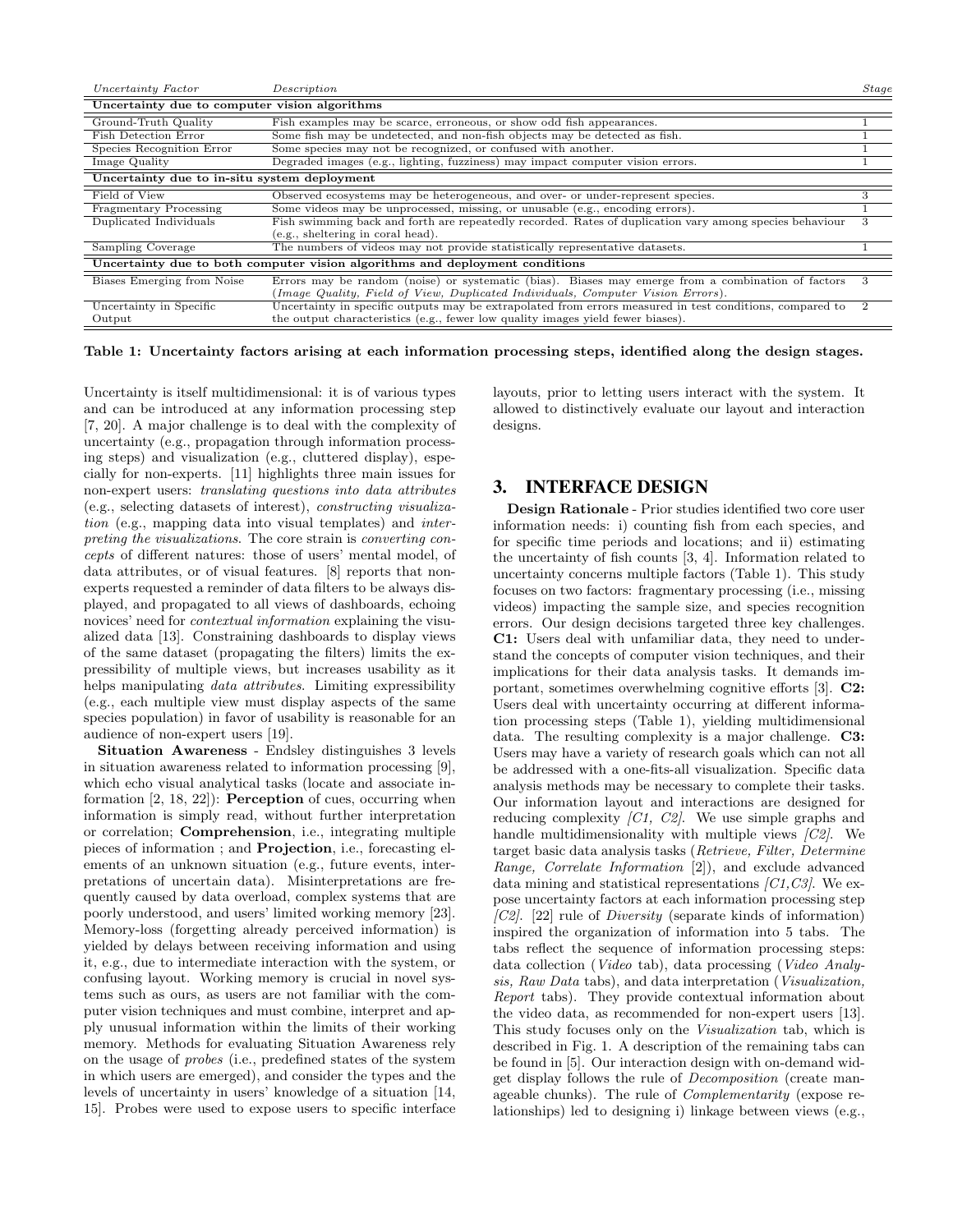main graph and widgets sharing the same Y axis metric<sup>1</sup> and data filters), and ii) interactions for accessing visualization variants (e.g., the same visualization for varying datasets, by changing the filters; or varying visualizations of the same dataset, by changing the main graph in Zone A or opening widgets). Users navigate through visualization variants by swapping graph axes and types of graph. This "swapping" interaction mode genuinely synthesizes features from ManyEyes [21] (swap axes) and Tableau [1] (swap graph templates). It offers a large scope of possible data associations and comparisons, while limiting cluttered display and information overload. This is desired in a context where ecologists pursue a variety of research goals, while being unfamiliar with video data.

Usage Scenario - This section describes the interactions we seek to evaluate, i.e., that supporting information seeking tasks related to fish abundance, sampling size (i.e., the number of video samples), and reliability of species recognition. When visualizing the fish counts in Fig. 1-a, users can wonder if abundance drops in weeks 35 and 45 are due to missing videos. Using the Y Axis menu in Zone B, they can display the numbers of videos from which fish counts were extracted (Fig. 1-b). As no videos were processed for Week 45, no insight can be drawn on fish abundance at this period. Considering the high variability of video numbers, visualizing average numbers of fish per video is preferable to visualizing absolute fish counts. The Y Axis menu provides this visualization (Fig. 1-c). Considering that the abundance pattern is not due to varying numbers of videos, users should question the reliability of species recognition. The widget *Certainty Score* shows the quality of fish appearances (Fig. 3). The more fish with high certainty scores, the more reliable the species recognition. Users can use the certainty scores to estimate potential biases due to species recognition errors. E.g., Fig. 5-7 compares recognition reliability for species 1 and 2. Higher certainty scores are observed for species 2, thus its recognition is likely to be more reliable than for species 1. Similarly, users can compare the certainty scores for week 35 with other weeks. For comparing relative fish abundance (i.e., species composition), users can use the Species widget or select Stacked chart in the Chart Type menu. For studying specific species, the Species widget supports the exclusion of irrelevant species (Fig. 5-7).



Figure 3: Scores reflecting fish appearance quality.

# 4. EVALUATION

Experimental Setup - We recruited 10 users from the marine ecology community in Taiwan. A 20 minute tutorial introduced the interface and the concept of certainty score. Users learned the interactions needed to perform the usage scenario described in Section 3: i) display visualization variants with fish counts, video counts, or average number of fish per video; ii) display variants using simple chart or stacked chart; iii) use filter widgets to select datasets of interest; and

| F1 Perception           | Read one single information               |
|-------------------------|-------------------------------------------|
| F2 Comprehension        | Compare several information               |
| F3 Projection           | Extrapolate from given information        |
| <b>U1</b> Acknowledment | Only one answer is entirely true.         |
| U2 Ambivalence          | Several answers are valid. Enough infor-  |
|                         | mation can inform user choice.            |
| <b>U3</b> Assumption    | Several answers are valid. Limited infor- |
|                         | mation can inform user choice.            |
| I1 No Interaction       | No UI manipulation is needed              |
|                         |                                           |
| <b>I2</b> Exploration   | UI manipulations are needed               |
|                         |                                           |

Table 2: Levels of complexity exposed to users.

iv) use filter widgets to compare fish distributions. They also learned how to watch videos in the Video tab, since users recurrently request to check the footage. We then conducted an experiment inspired by situation awareness methods. We exposed users to 3 probes (predefined states of the interface with preselected filters and graph options), showing real data extracted by our computer vision system, and asked a total of 20 questions. Users indicated their confidence in their answers using a 5-grade scale (Very Low, Low, Moderate, High or Very High confidence). The questions dealt with various complexity of Fact assessment (levels F1 to F3), Uncertainty evaluation (levels U1 to U3), and Interaction with the interface (levels I1 to I2). The levels are specified in Table 2 and their related questions in Table 3. Levels F1-3 refer to levels of situation awareness postulated by Endsley [10]. Levels U1-3 and I1-2 were created for our use case. Dealing with uncertainty (U2-3) implies dealing with complex facts (F3), as assessing uncertainty requires extrapolation. Thus all questions from levels U2 or U3 are also from level F3, and task complexity is synthesised in 4 levels F1, F2, U2, or U3. The questions were designed to draw attention on the uncertainty factors: species recognition errors and fragmentary processing. The latter was particularly emphasized: questions Q5 and Q11-13 ask for video counts before questions asking about fish abundance. Prior to Q5 users deal with absolute fish count and later with average fish count per 10-minute video samples, hence showing the effect fragmentary processing. Q13 explicitly examines the suitability of sampling size for scientific research. Guiding users' attention may artificially enhance their reactivity to uncertainty. This was desired both a priori, as fragmentary processing is an unfamiliar concept, and a posteriori, considering the poor user reactivity to this uncertainty factor. Usability issues and wrong answers were reported. Under uncertainty (levels U2-3), answers such as "I don't know"were considered as one of the possible valid answers. Our setup allowed to observe: i) how users interact with the visualization when seeking information (e.g., using widget overviews or main graph); ii) which usability issues arise with layout or interactions (e.g., before or after modifying a predefined state of the interface); iii) how user confidence varies among the levels of information complexity (levels F1-2 and U2-3); and iv) how interaction complexity impacts user answers (levels I1-2). Our small user group and the number of observations collected for each condition (levels F1-F3, U1-U3, I1-I2) may not represent the general population of marine ecologists. However, they are suitable for identifying major usability issues, and the means to support user awareness of uncertainty.

Experiment Results - The results are reported in Table 4 and summarized in Fig. 8. Question Q13 was discarded since answer correctness is ambiguous: the most precise answer is "It depends on research goals" as replied by one single

 $^{1}\mathrm{We}$  elicited this feature after conducting our experiment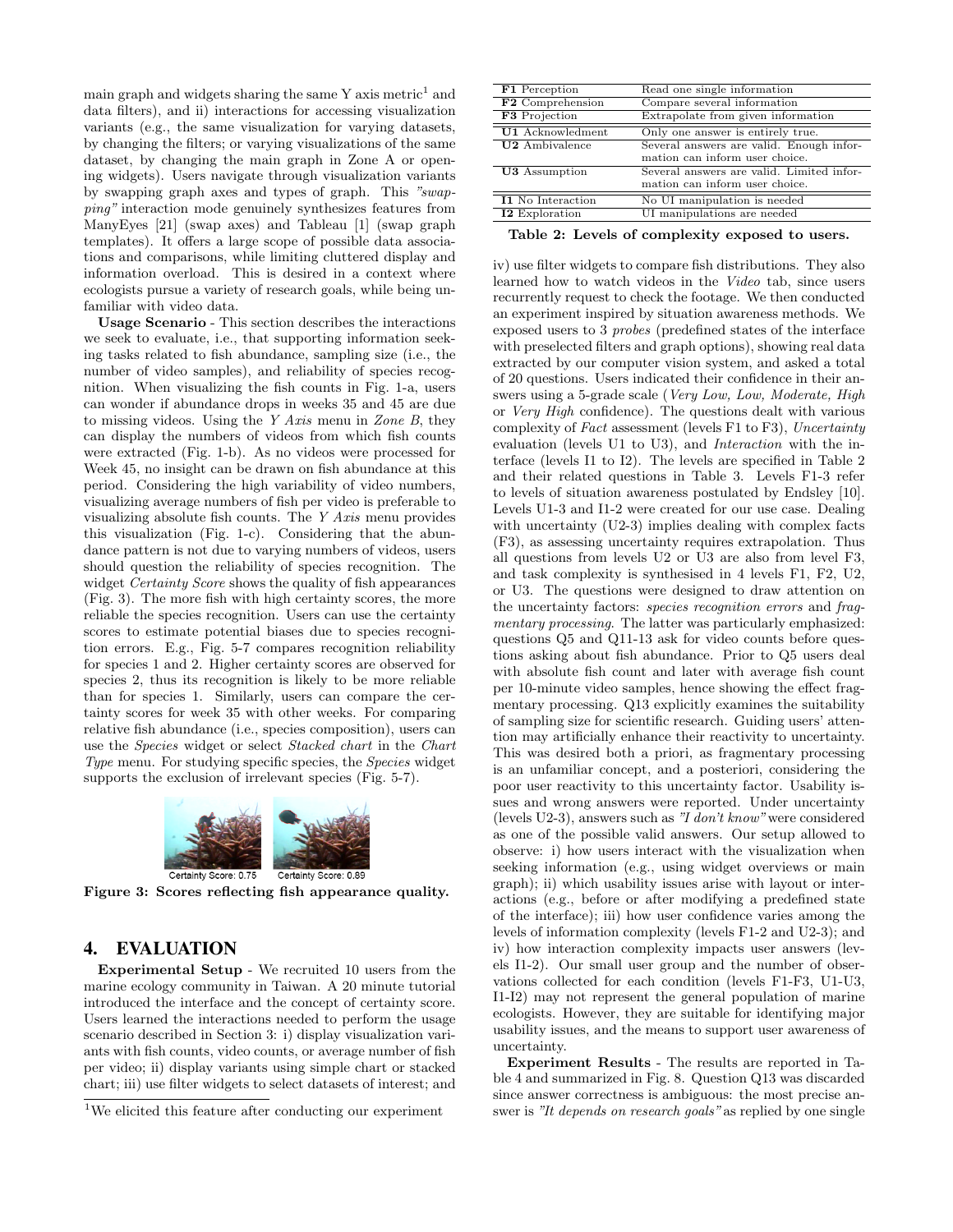

a) The Visualization tab, as shown for the first probe of the experiment, and needed for answering questions 1-4.



b) Visualization for answering questions 5 and 7. c) Visualization for answering questions 6 and 7.

The Visualization tab lays out information in 3 zones (Fig. 1-a). Zone A contains the main graph, which can be adapted to fit user interests using options in Zone B. Users can specify what is represented by the axes of the main graph. E.g., while the Y axis represents fish counts, the X axis can be swapped for weeks of the year, hours of the day or locations, to show various fish distributions. Similarly, the Y axis can be swapped to video counts or average number of fish per video while keeping the same X axis (Fig. 1-a and b). Swapping axes is the originality of this design. Users can gradually navigate through the dimensions of the data. Users can also select other types of graph (e.g., stacked chart or boxplot) while keeping the settings of the X and Y axes. E.g., fish counts can be stacked by species for studying species composition. Dedicated menus are displayed for adapting further the visualizations, e.g., to stack fish counts by species or locations. Swapping both axes and types of graph helps manipulating *data attributes* and *visual representations* which are major strains for non-experts [11]. **Zone C** contains filter widgets for i) selecting datasets of interest, and ii) overviewing datasets over several dimensions. There are widgets for each dimension of the data, namely: Year, Week of Year, Hour of Day of fish occurrence, Camera (i.e., location), Species, Certainty Score, Software Version. Filter widgets are displayed on-demand. The selected filter values are highlighted in blue and summarized just below *Zone B*. The filter summary is especially important for non-experts [8]. The widget histograms display fish counts, hence showing fish distribution over several dimensions. The filters selected for the main graph are applied to the dataset shown in widget histograms. E.g., in Fig. 1-a, the Zone A graph and the Zone C histograms all show a dataset of fish detected by software D50-R52, occurring during 2011 at Camera 38, and belonging to all species, certainty scores, weeks of year and hours of day. In this example, the Software widget shows a dataset from all software, keeping all other applicable filters. After conducting our experiment, we concluded that widget histograms must display the same metric as the main graph (i.e., same Y axis), to ensure high consistency between views as recommended by [8, 22].

Figure 1: Visualizations for exploring the impact of fragmentary processing.

|  | <b>A</b> Simple chart $\vee$ > $\prod_{i=1}^{n}$ Number of Fish per Video Sample $\vee$ <b>A</b> Number of Day |               | Save in |
|--|----------------------------------------------------------------------------------------------------------------|---------------|---------|
|  | <b>Open a filter</b> $\sim$ > in 2011 $\ast$ at Camera 38 $\ast$ analyzed by D129-R128 $\ast$                  | $\mathcal{L}$ | Report  |

Figure 2: Improved version of Zone B.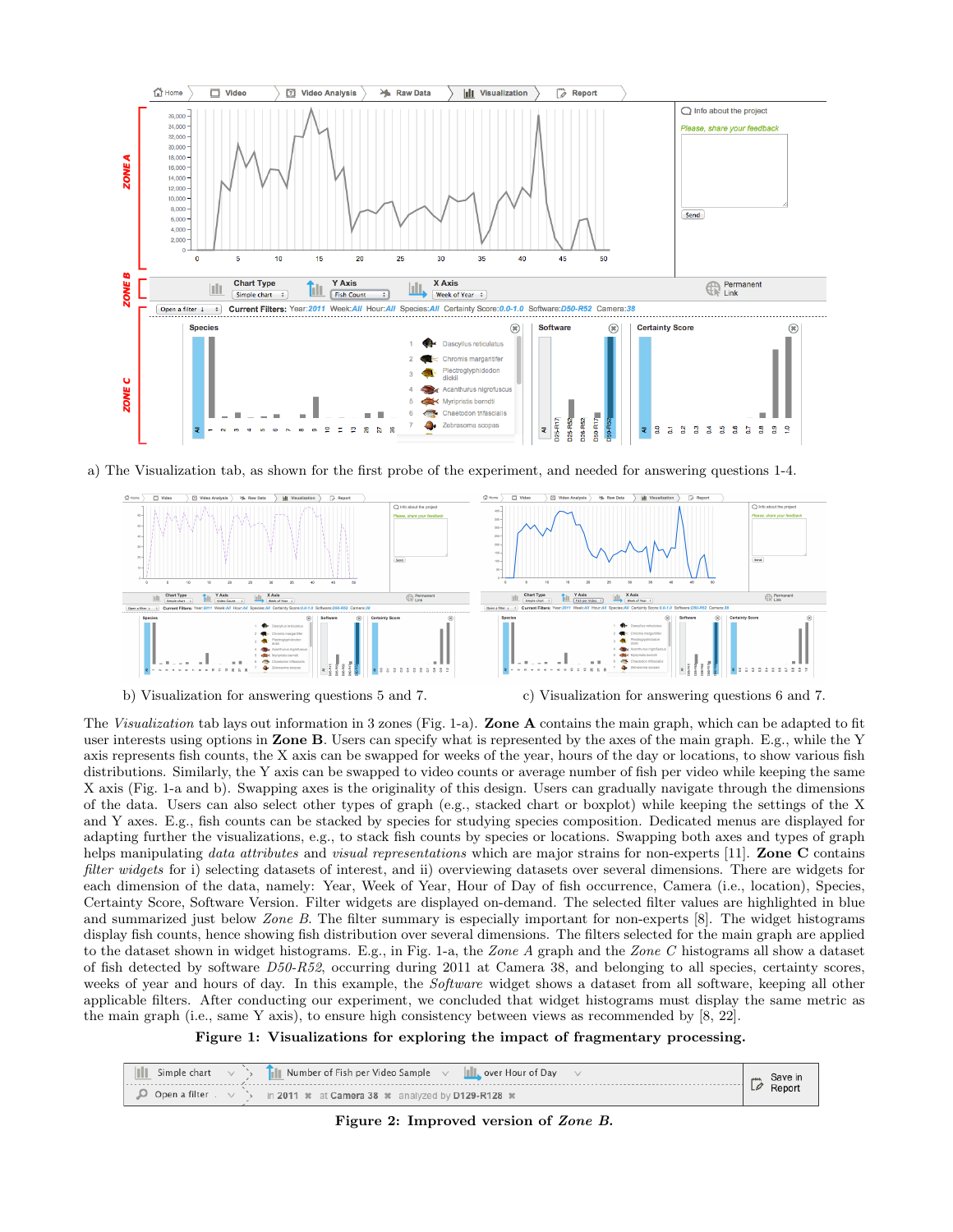| Question                |                                                                                                    | Complexity                                   |
|-------------------------|----------------------------------------------------------------------------------------------------|----------------------------------------------|
| <b>Probe 1</b> (Fig. 1) |                                                                                                    |                                              |
|                         | What is the number of fish for the week 12?                                                        | F1 U1 I1                                     |
| $\overline{2}$          | For which cameras are we counting the fish?                                                        | F1 U1 I1                                     |
| 3                       | Which week of the year has the most fish?                                                          | F <sub>2</sub> U <sub>1</sub> I <sub>1</sub> |
| $\overline{4}$          | At which period of the year can we observe the highest fish count?                                 | F3 U2 I2                                     |
| $5\overline{)}$         | How many videos were analyzed for the week 12?                                                     | F1 U1 I2                                     |
| 6                       | What is the number of fish per video for the week 12?                                              | F1 U1 I2                                     |
| 7                       | What is the fish abundance for the week 45?                                                        | F3 U2 I2                                     |
| 8                       | Which week of the year has the highest number of fish per video?                                   | F <sub>2</sub> U <sub>1</sub> I <sub>1</sub> |
| 9                       | What is the period of the year for which the fish population is the most abundant?                 | F3 U2 I1                                     |
| 10                      | Is it the same period of time for the camera 37?                                                   | F3 U3 I2                                     |
| <b>Probe 2</b> (Fig. 4) |                                                                                                    |                                              |
| -11                     | Is the number of video samples constant over hours of the day?                                     | F <sub>2</sub> U <sub>1 I1</sub>             |
| 12                      | Is the number of video samples constant over weeks of the year?                                    | F2 U1 I2                                     |
| 13                      | Is the amount of video samples suitable for scientific research?                                   | F3 U3 I1                                     |
| 14                      | Which is the most abundant species in HoBiHu?                                                      | F2 U1 I1                                     |
| 15                      | Which camera has the most abundant fish population from the species 2 (Chromis Margaritifer)?      | F3 U3 I2                                     |
| 16                      | Do fish from species Chromis Margaritifer generally have high certainty scores?                    | F <sub>2</sub> U <sub>1</sub> I <sub>2</sub> |
| 17                      | Is the abundance of species 2 (Chromis Margaritifer) lower than species 1 (Dascillus Reticulatus)? | F2 U1 I1                                     |
| 18                      | Is it because the video analysis may not correctly detect the species 2 (Chromis Margaritifer)     | F3 U3 I2                                     |
| Probe $3$ (Fig. 6)      |                                                                                                    |                                              |

19 Is there a correlation in the occurrence of fish from species 9, 26 and 27 over weeks of the year? (considering the entire dataset, for all time periods and all cameras) F3 U3 I2

20 Is there a correlation in the occurrence of fish from species 9, 26 and 27 over hours of the day? F3 U3 I2



|                                     |                                                          | User <sub>2</sub><br>User |                |  |   |                |                         |   | User3          | User 4 |   |                |             |   | User 5         |   |   | User 6         |                         |   | User           |  |   | User 8         |                         |   | User 9         |              | User 10 |                                                                                                                                                                                       |                         |
|-------------------------------------|----------------------------------------------------------|---------------------------|----------------|--|---|----------------|-------------------------|---|----------------|--------|---|----------------|-------------|---|----------------|---|---|----------------|-------------------------|---|----------------|--|---|----------------|-------------------------|---|----------------|--------------|---------|---------------------------------------------------------------------------------------------------------------------------------------------------------------------------------------|-------------------------|
|                                     |                                                          |                           |                |  |   |                |                         |   |                |        |   |                |             |   |                |   |   |                |                         |   |                |  |   |                |                         |   |                |              |         | Level Err. Conf. Usa. Err. Conf. Usa. Err. Conf. Usa. Err. Conf. Usa. Err. Conf. Usa. Err. Conf. Usa. Err. Conf. Usa. Err. Conf. Usa. Err. Conf. Usa. Err. Conf. Usa. Err. Conf. Usa. |                         |
|                                     | $Q1$ F1 I1                                               |                           | 5              |  |   | 3              |                         |   | 5              |        |   | 5              |             |   | 5              |   |   | 5.             |                         |   | 5.             |  |   | 5.             |                         |   | $\overline{4}$ |              |         | 5                                                                                                                                                                                     |                         |
| $Q2$ F1 I1                          |                                                          |                           | 5              |  |   | Ð              |                         |   | Ð              |        |   | 5              |             |   | 5              |   |   | 5.             |                         |   | Ð              |  |   | 4              |                         |   | 4              |              |         | 5                                                                                                                                                                                     |                         |
| $Q3$ F <sub>2</sub> I <sub>1</sub>  |                                                          |                           | 5              |  |   | $\mathcal{D}$  | $\overline{\mathbf{x}}$ |   | 5.             |        |   | 5              |             |   | 5.             |   |   | 5.             |                         |   | 5              |  |   | 5.             |                         |   | $\overline{4}$ |              |         | 5                                                                                                                                                                                     |                         |
| $ Q_4 $                             | U2I1                                                     |                           | 3              |  |   | 4              |                         |   | Ð              |        |   | 5              |             |   | $\overline{4}$ |   |   | 3              |                         |   | $\overline{4}$ |  | W | 5.             |                         |   | 3              |              |         | $\overline{4}$                                                                                                                                                                        |                         |
| Q5                                  | $_{\rm F1}$                                              |                           | 4              |  |   | 4              |                         |   | 5.             |        |   | 5              |             | W | 5              |   | W |                |                         | W | 3              |  | W | $\overline{2}$ |                         |   |                |              |         | 3                                                                                                                                                                                     |                         |
| Q6                                  | $_{\rm F1}$<br>$_{12}$                                   |                           | 4              |  |   | 4              | X                       |   | $\overline{4}$ |        |   | $\overline{4}$ |             |   | 5              |   |   | 4              |                         |   | $\overline{4}$ |  |   |                | Х                       |   | $\overline{4}$ |              |         | 5                                                                                                                                                                                     |                         |
| Q7                                  | U <sub>2</sub> 12                                        | W                         | 5              |  | W | Ð              |                         | W | $\overline{4}$ |        | W | 5              |             | W | 5              |   | W | 3              | $\overline{\mathbf{x}}$ | W | 5              |  | W | 3              | $\overline{\mathbf{x}}$ | W | $\overline{2}$ |              | W       | 5                                                                                                                                                                                     |                         |
| Q8                                  | F <sub>2</sub> I <sub>1</sub>                            |                           | 5              |  |   | Ð              |                         |   | 5              |        |   | 5              |             |   | 5              |   |   | 5              |                         |   | 5              |  | W | 5              | Х                       |   | 4              |              |         | 5                                                                                                                                                                                     | $\overline{\mathbf{x}}$ |
| Q9                                  | U2I1                                                     |                           | 3              |  |   |                |                         |   | 5              |        |   | 5              |             |   | 5              |   |   | 4              |                         |   | 5              |  |   |                | Х                       |   | $\overline{4}$ |              |         | $\overline{4}$                                                                                                                                                                        |                         |
| $Q10$ U3 I1                         |                                                          |                           | 4              |  | W | $\overline{4}$ | X                       | W | 5              |        | W | 4              | $\mathbf x$ | W | 5              | X |   | 5              |                         |   | 5              |  |   | $\overline{4}$ |                         | W | $\overline{4}$ | X            | W       | 5                                                                                                                                                                                     | X                       |
| $Q11$ F2 I1                         |                                                          |                           | 5              |  | W | Ð              |                         | W | 3              |        |   | 5              |             |   | 5              |   | W | 4              |                         |   | 5              |  |   | 4              |                         |   | 4              |              |         | $\overline{4}$                                                                                                                                                                        |                         |
|                                     | $Q12$ F <sub>2</sub> I <sub>2</sub>                      |                           | 4              |  |   | Ð              |                         | W | $\overline{4}$ |        |   | 5              |             |   | 5              |   |   | 5              |                         |   | 5              |  | W | 3              | Х                       |   | $\overline{4}$ |              |         | $\overline{4}$                                                                                                                                                                        |                         |
| $Q14$ F <sub>2</sub> I <sub>1</sub> |                                                          |                           | 5              |  |   | Ð              |                         |   | Ð              |        |   | 5              |             |   | 5              |   |   | 5.             |                         |   | Ð              |  |   | Ð.             |                         |   | $\overline{4}$ |              |         | 5                                                                                                                                                                                     |                         |
|                                     | Q15U312                                                  |                           | 4              |  |   | 4              |                         |   | $\mathcal{D}$  |        |   | 4              |             |   | 3              |   |   | 4              |                         |   | $\overline{2}$ |  | W |                | X                       |   | $\overline{4}$ |              |         | 3                                                                                                                                                                                     |                         |
|                                     | $Q16$ F <sub>2</sub> I <sub>2</sub>                      |                           | 4              |  |   | 3              |                         |   | 4              |        |   | 5              |             |   | 5              |   |   | 5              |                         |   | 5              |  |   | 5              |                         |   | 4              |              |         | 5                                                                                                                                                                                     |                         |
| $Q17$ F <sub>2</sub> I              |                                                          |                           | $\overline{4}$ |  |   | 4              |                         |   | 5.             |        |   | 5              |             | W | 5              |   | W | 5.             |                         |   | 5              |  | W | 3              | Х                       |   | 3              |              |         | 5.                                                                                                                                                                                    |                         |
|                                     | $\overline{Q18}U312$                                     | W                         |                |  | W | 3              |                         | W | $\overline{4}$ |        |   | 5              |             | W | $\overline{2}$ |   |   | 5              |                         |   | 4              |  |   | 4              |                         |   | 3              |              | W       | $\overline{2}$                                                                                                                                                                        |                         |
|                                     | Q19U312                                                  |                           | 4              |  |   | $\overline{A}$ |                         |   | $\overline{A}$ |        |   | 5              |             |   | $\overline{4}$ |   |   | $\overline{4}$ |                         |   | 5              |  |   | 3              |                         |   | 3              |              |         | 5.                                                                                                                                                                                    |                         |
|                                     | $\left  \mathrm{Q20} \right  \overline{\mathrm{U3\,I2}}$ |                           | $\overline{4}$ |  |   | 3              |                         |   | $\overline{4}$ |        |   | 5              |             |   | 5              |   |   | 5              |                         |   | 5              |  |   | $\overline{4}$ |                         | W | $\mathbf{2}$   | $\mathbf{x}$ | W       | $2^{\circ}$                                                                                                                                                                           | $\overline{\mathbf{x}}$ |

Table 4: User responses, incl. invalid answers (Err.), user confidence (Conf.) and usability issues (Usa.).



Figure 4: The second probe of the experiment.



Figure 5: Visualizations for answering question 18.



Figure 6: The third probe of the experiment.



Figure 7: Visualizations for answering question 18.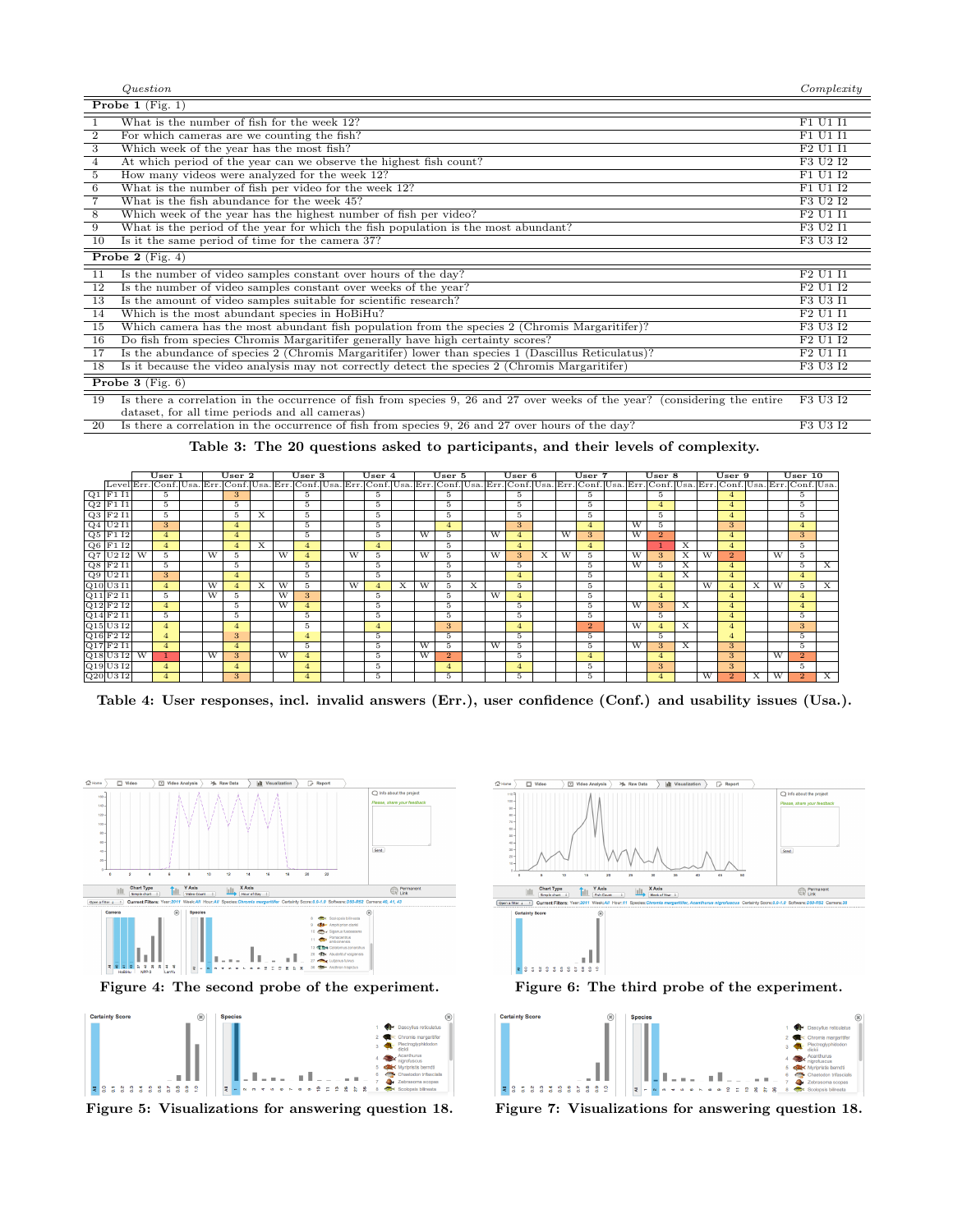user. We partitioned questions into groups representing task complexity (F1, F2, U2, or U3), interaction complexity (I1 or I2), answers' validity (Right or Wrong), and usability (Issue or No issue). These groups contain distinct questions and separate conditions involving uncertainty (U2-3) or not (F1-2). Fig. 9 shows the confidence values per user and group of questions (mean and 95%CI for each group).

Users were generally highly confident, even when answers were wrong or uncertainty was high. Level 5 is often the default answer, but some users consider level 4 as the default, making comparisons difficult, e.g., for User 4, level 4 is weak confidence while being the optimal confidence for User 9. To compare user confidence over question groups, we focused on *confidence drifts* (i.e., relative changes in confidence) rather than absolute confidence levels. Confidence drifts were computed for each user, e.g., 1) average a user's confidence for groups F1 and F2 distinctively; 2) subtract the averages to get the user's confidence drift; 3) repeat 1-2 for all users; 4) analyze confidence drifts over all users (e.g., median and inter-quartile range in Fig. 10). We analyzed confidence drifts between question groups F1-F2, F2-U2,  $U2-U3$ ,  $I1-I2$ ,  $R-W$  (Right or Wrong answers), NoIssue-Us.Issue (occurrence of usability issues). As we focus on the effect of either uncertainty itself or the user interface, we considered three additional question groups: Certain-Uncertain (F1∪F2 against U2∪U3), CertainI1-CertainI2 (Certain∩I1 against Certain∩I2) and UncertainI1-UncertainI2 (Uncertain∩I1 against Uncertain∩ I2). Fig. 10 shows the corresponding confidence drifts.

Except for the groups  $F1-F2$ , increasing question complexity yields a decrease in user confidence. It happens whether complexity arises from the information (F2-U2, Certain-Uncertain, Right-Wrong) or from the interface (I1-I2, Us. Issue-NoIssue, CertainI1-CertainI2, UncertainI1-Uncertain  $I2$ ). However, the statistical significance of confidence drifts is not verified. Using Welch t-test (compensating for the unequal variance shown in Fig. 9), we tested the confidence drifts of each user. E.g., for each user, aggregate confidence measured for group F1 and F2 distinctively, and apply Welch test. P-values are generally  $> 0.05$  (Fig. 11). User confidence is generally high with mostly the same value (e.g., level 5), thus in general confidence levels are not significantly different over question groups. However, two observations give credence in concluding that uncertainty and interactivity had similar effects on user confidence. O1: except for groups F1-F2, confidence was lowered by questions' complexity. If the effect was random, confidence drifts would show as many increases than decreases. O2: confidence drifts are the most significant for the groups I1-I2, with the lowest variance and p-values, and a median similar to that of the groups Certain-Uncertain. We noticed that wrong answers and usability issues had an important effect on user confidence (Fig. 9), but are outlying conditions (low numbers of observations). Further, wrong answers and usability issues often occurred together (Fig. 8). We repeated the analysis on right answers with no usability issue, and obtained similar observations (O1-2). We conclude that either interacting with the visualization, or analysing uncertain data had similar effects on user perception of uncertainty. This biases user awareness of uncertainty. Low user confidence may not assess the strength of their data interpretation, but may reflect difficulties in locating information via the interface.



Figure 8: Proportion of answers in each condition.



Figure 9: Confidence levels per users and per groups of questions.

Interpretation and Recommendations - User confidence was generally high, even for wrong answers and uncertain information. Over-confidence may be due to cultural factors. We expected skepticism from scientific users, but paradoxically they may feel obliged to express only sure answers. It may also be due to the presence of observers during the task, inducing a will to perform well (Hawthorne effect). Taiwanese culture may reinforce the incentive for providing solid, valuable answers to not let interrogators helpless (Taiwanese people were always extremely helpful with us as visitors). We recommend that studies of user awareness of uncertainty give strong incentives for users to express their low confidence. The 5-grade likert scale may be reduce to a 2-grade (confident or not) or 4-grade scale.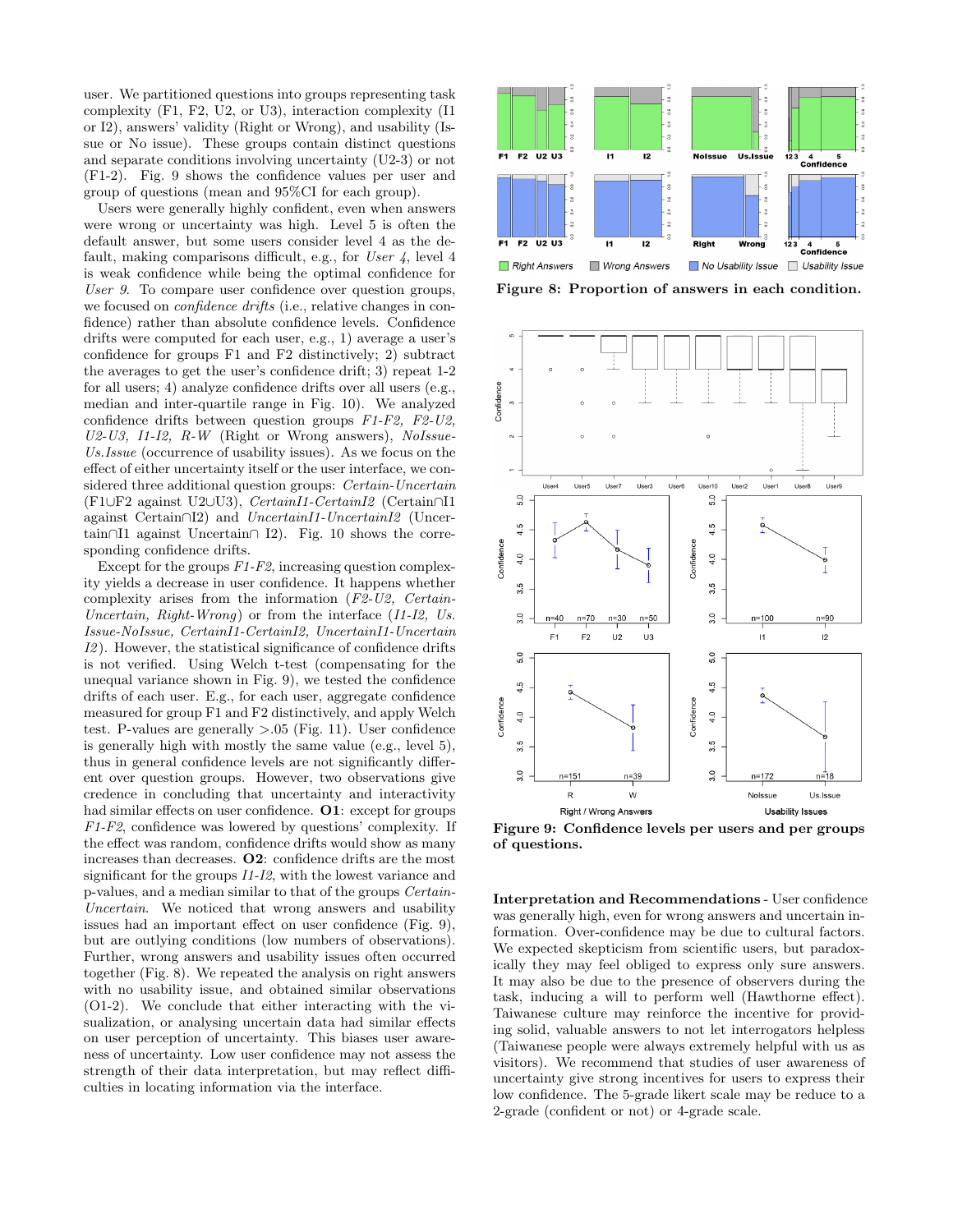

Figure 10: Confidence drifts per question groups.



Figure 11: p-values from Welch t-tests (each point represents a user).

Users overlooked uncertainty due to fragmentary processing. No spontaneous Projection (F3) of possible video numbers occurred: questions Q7, 10, 19, 20 did not show numbers of videos, and users did not extrapolate the potential imbalance in numbers of videos. Yet Perception (F1) and Comprehension  $(F2)$  of numbers of videos were correct  $(Q5, 11,$ 12). Hence no right answers were given to Q7. Otherwise answers were fortuitously correct regardless of fragmentary processing. Question formulation may be ambiguous, e.g., "What is the fish abundance?" may be interpreted as a need for raw fish count. Widgets' histograms displayed only raw fish counts, thus it may seem the main metric for fish abundance and eclipse the average fish counts per video. Fragmentary processing is similar to sampling size issues (e.g., not enough observations), a well-known concern in marine ecology. Yet it is specific to computer vision, and not assimilated by ecologists, e.g., they may expect video stream processing to be continuous, rarely missing videos. Hence we recommend that this uncertainty factor is always uncovered. Raw fish counts can be harmful for studying fish populations, and by default, should not be displayed. Average fish counts per video should be displayed together with an indication of the sampling size (e.g., encoded as an extra visual dimension like transparency). Terms closer to ecology vocabulary may be preferable (e.g., sampling size rather than numbers of videos).

No users spontaneously considered certainty scores, which is an unfamiliar, complex concept. However, some users anticipated uncertain factors we overlooked: issues with fields of view, duplicated individuals and differentiating biases from noise (Table 1). All uncertainty factors were not foreseen at the first stage of the requirements analysis, neither by domain experts nor by system experts. They were uncovered at each stage of the design process (Table 1, last column). User-Centered Design had limitations for introducing this technology to a novel application domain. Requirements from non-experts only would produce *incoherent design* as [16] notifies. System experts were particularly needed for specifying Uncertainty and Error Modeling [7]. However, they did not identify nor quantify uncertainties beyond general-purpose computer vision evaluation (e.g., heterogeneous Fields of View, Duplicated Individuals). We recommend that user needs regarding uncertainty management be iteratively investigated by a multidisciplinary team involving domain and system experts, designers, and novices. For instance, it is a coral ecologist, novice to fish ecology, who uncovered the crucial issue with duplicated individuals.

The increase in confidence observed between F1 and F2 questions, although not statistically signifiant (p=.07, Welch t-test), suggests an effect of the learning curve. Experiencing and overcoming slightly higher complexity may induce a sentiment of higher level of expertise. User confidence may be reinforced, while the information they had dealt with do not justify it. Similarly, interacting with the interface and using unknown functionalities, may reduce user confidence on a short-term basis. As they need to learn the interaction features, users are not confident that their interactions, and thus the obtained information, are correct. Thus we highly recommend providing a tutorial and a brief memo summarizing the uncertainty exploration steps needed for valid data analysis. These should be easily accessible from the user interface, for quick checks while interacting with the data. It can help users building their confidence beyond dealing with the interface and its interactivity.

Predefined filters of the 3rd probe were often overlooked, most probably because users did not set them up themselves. However, it suggests potential attention tunneling issues with the layout design. User attention may be directed to more salient features of the interface, e.g., the main graph, rather than the selected filters. In the next version of the interface, filters were reinforced and included in Zone B. It now describes both main graph and filters in natural language (Fig. 2), and can serve as a title for the main graph. The dimensions not used for filtering (e.g., all years, all certainty scores) can saturate users' working memory, and are no longer displayed. Users tried to click on the filter summary, thus we added interactions for reseting the filters (cross buttons). The interaction design for manipulating the widgets and main graph was welcome and easily understood ("It is very nice, I can display anything I want."). Participants used either histograms and main graph when appropriate. It suggests that our interaction design is reasonable, while our layout design raised most of the usability issues.

We recommend that uncertainty is always salient in the interface. It may complicate the layout design, yet it may be the best tradeoff regarding the high risk of misinterpretation. Our design of simple graphs in multiple views is intuitive and quickly understood. But it may over-simplify data exploration at the cost of concealing the uncertainties. Over-simplification may enhance attention tunneling, memory loss and over-confidence.